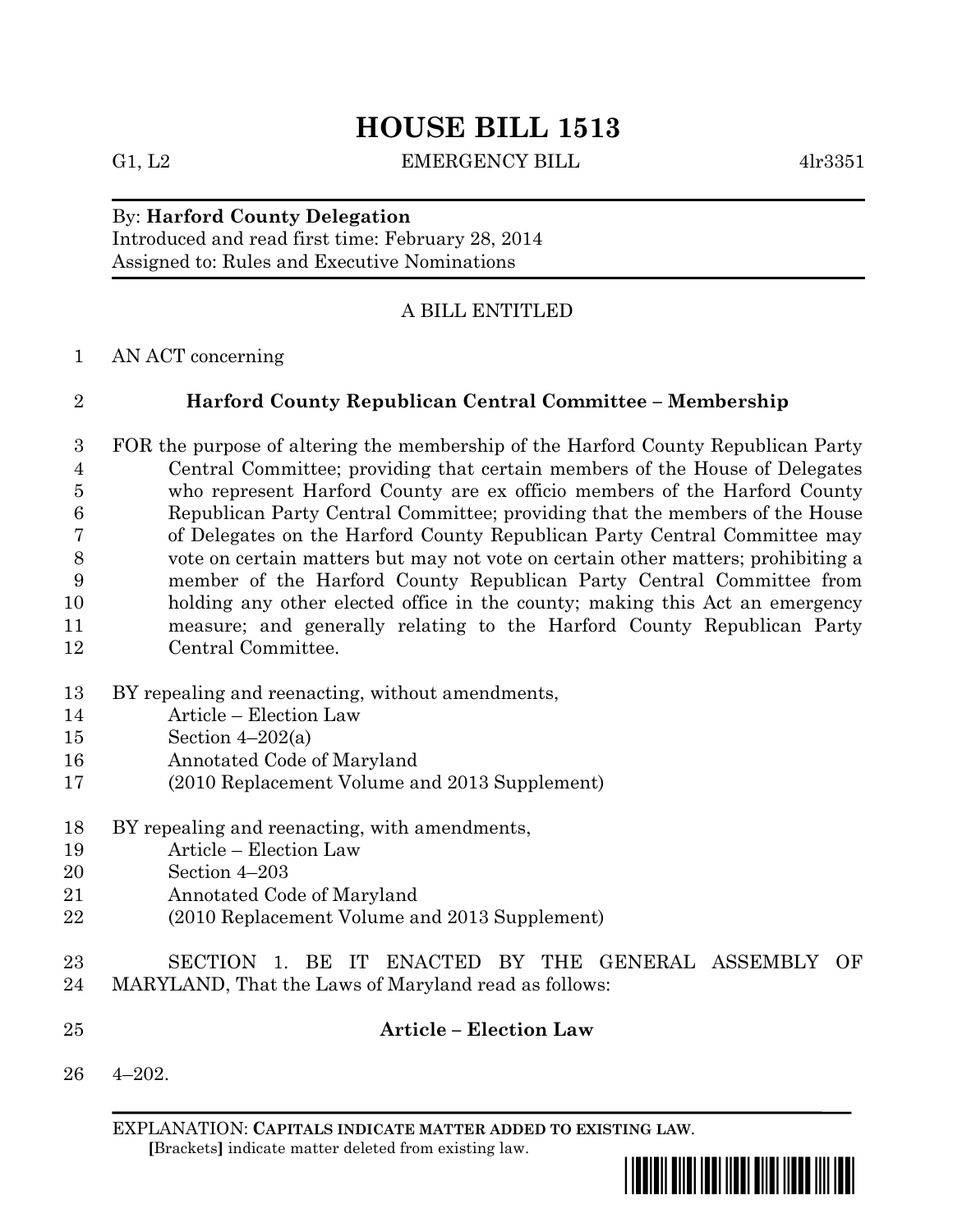(a) (1) A principal political party shall elect the members of the county central committee at a primary election. (2) Except as otherwise provided in this section or § 4–203 of this subtitle, the central committee for a county shall consist of the number of members determined by the party's constitution. 4–203. (a) In Anne Arundel County, the members of the Democratic and Republican Party Central Committees for the county shall be elected as follows: (1) three members shall be elected from each legislative district wholly contained within Anne Arundel County; and (2) one member shall be elected from that portion within Anne Arundel County of any legislative district that is partially contained within Anne Arundel County. (b) (1) (i) In Baltimore City, the Democratic Party Central Committee consists of seven members elected from each of the six legislative districts of Baltimore City. 17 (ii) Each member shall reside in, and be elected by the voters of, the legislative district that the member represents. (2) (i) The members of the Republican Party Central Committee shall be elected from each councilmanic district of Baltimore City. (ii) Two members shall be elected from each councilmanic district. (c) (1) In Baltimore County, the Republican Party Central Committee shall consist of four members elected from each councilmanic district in the county. (2) For the Baltimore County Democratic Party Central Committee: (i) twenty members, five from each district, shall be elected from legislative districts 6, 8, 10, and 11, each district being located wholly within Baltimore County; (ii) four members shall be elected from legislative district 44B that is located wholly in Baltimore County; (iii) four members shall be elected from that part of legislative district 7 that is located in Baltimore County;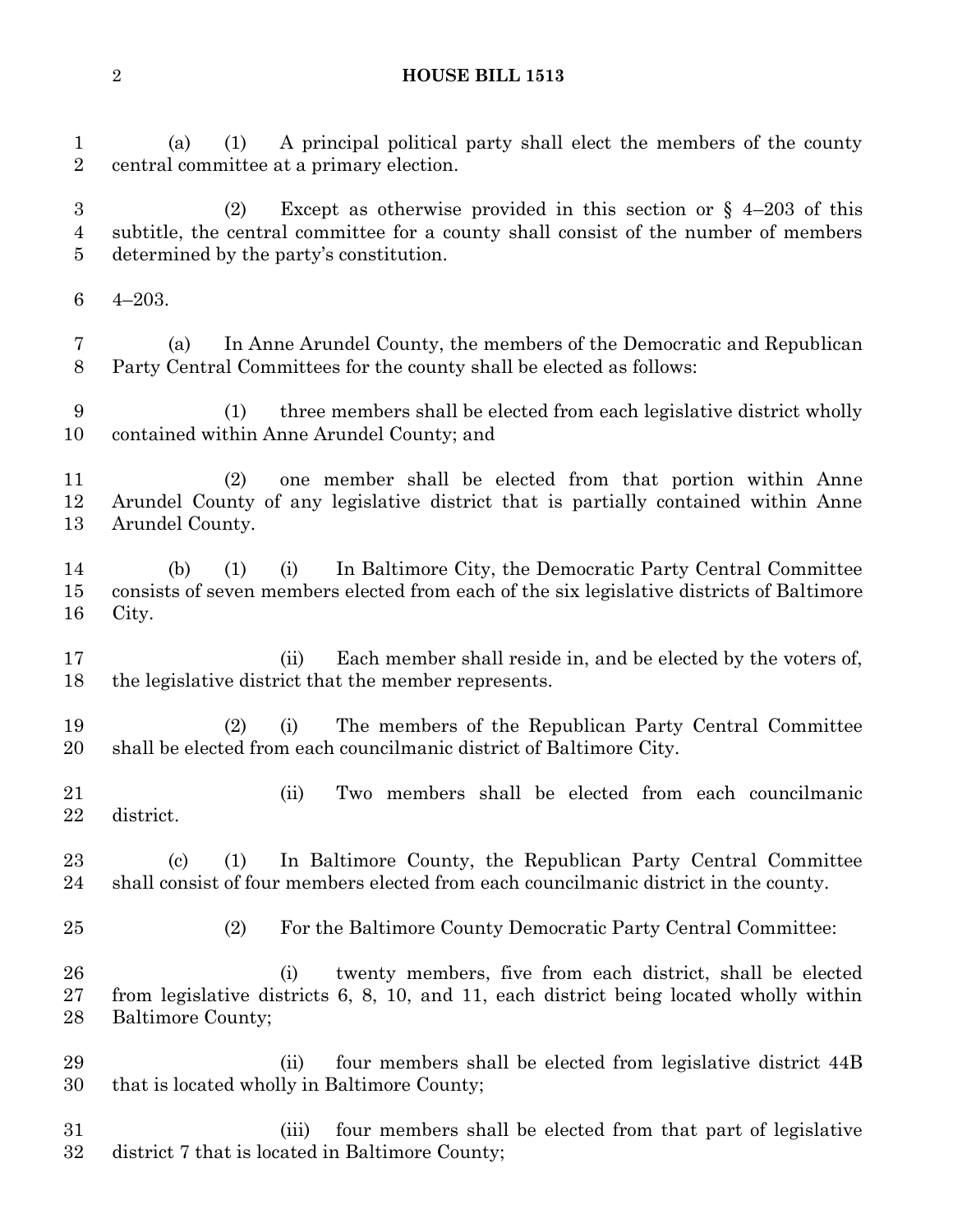### **HOUSE BILL 1513** 3

 (iv) four members shall be elected from that part of legislative district 12 that is located in Baltimore County; and (v) five members, of which two members shall be from delegate district 42A and three members shall be from delegate district 42B, shall be elected from legislative district 42 that is located wholly in Baltimore County. (3) Only individuals affiliated with the Democratic Party and who are registered to vote in Baltimore County may vote for the election of members to the Baltimore County Democratic Party Central Committee under this section. (4) The number of Democratic Party Central Committee members to be elected from each legislative district, or portion of legislative district, in Baltimore County shall be determined upon completion of each legislative districting. (d) In Calvert County, the Democratic Party Central Committee consists of nine members elected by the voters of the county at large as follows: (1) two members who reside in the first election district and receive the largest number of votes cast for candidates from that district; (2) two members who reside in the second election district and receive the largest number of votes cast for candidates from that district; (3) two members who reside in the third election district and receive the largest number of votes cast for candidates from that district; and (4) three members who reside in Calvert County and who receive the highest number of votes cast in Calvert County for the remaining candidates. (e) In Carroll County, the Republican Party Central Committee shall consist of nine members elected at large. **(F) (1) IN HARFORD COUNTY, THE REPUBLICAN PARTY CENTRAL COMMITTEE CONSISTS OF: (I) THE NUMBER OF MEMBERS DETERMINED BY THE PARTY'S CONSTITUTION AND ELECTED IN ACCORDANCE WITH § 4–202 OF THIS SUBTITLE; AND (II) AS EX OFFICIO MEMBERS, EACH REPUBLICAN PARTY MEMBER OF THE HOUSE OF DELEGATES ELECTED FROM A LEGISLATIVE DISTRICT THAT IS LOCATED IN WHOLE OR IN PART IN HARFORD COUNTY.**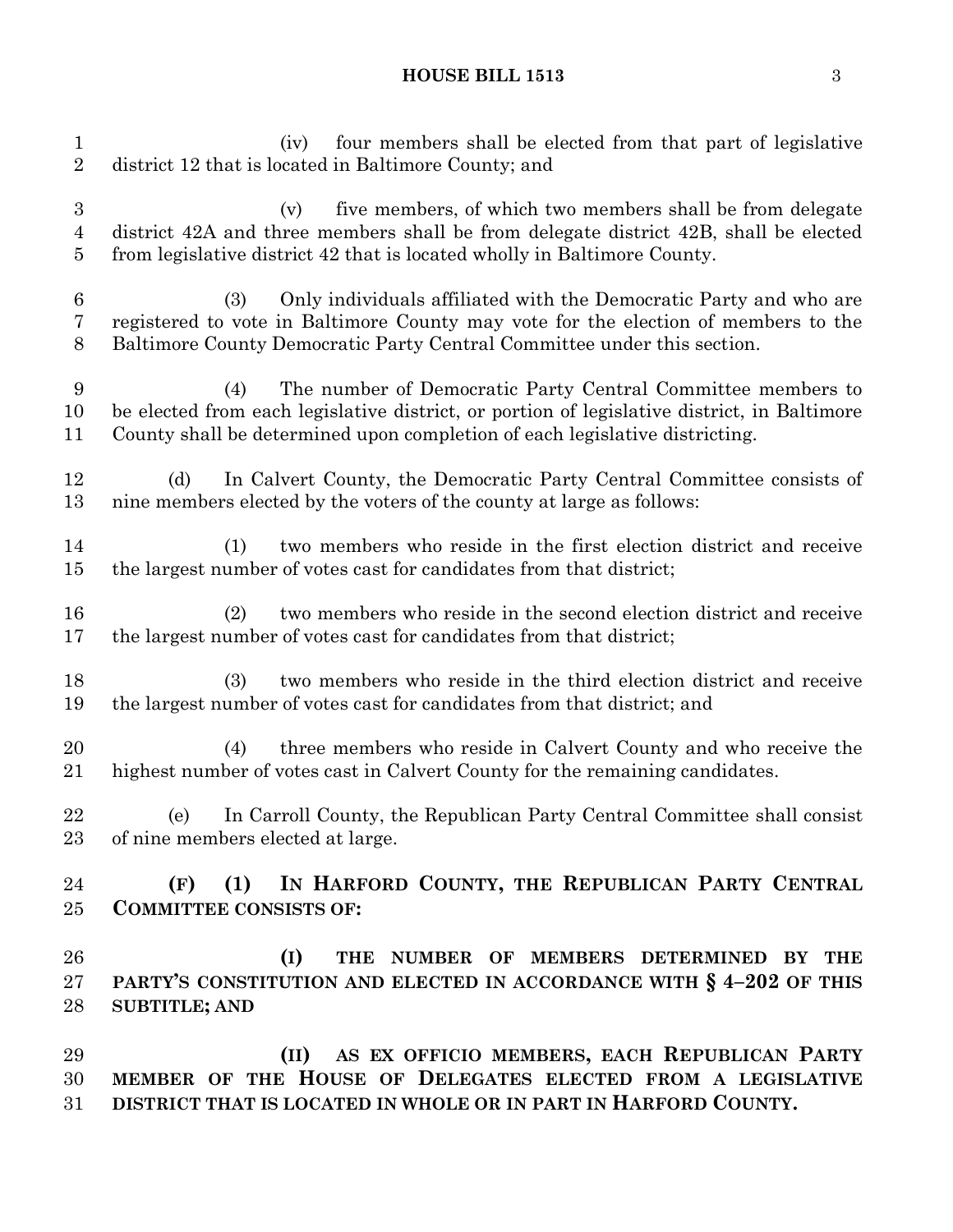**(2) A REPUBLICAN PARTY MEMBER OF THE HOUSE OF DELEGATES WHO SERVES ON THE HARFORD COUNTY REPUBLICAN PARTY CENTRAL COMMITTEE:**

 **(I) MAY VOTE TO FILL A VACANCY ON THE CENTRAL COMMITTEE OR ON THE REMOVAL OF A MEMBER FROM THE CENTRAL COMMITTEE; BUT**

 **(II) MAY NOT VOTE ON ANY OTHER MATTER BEFORE THE CENTRAL COMMITTEE.**

 **(3) EXCEPT FOR A REPUBLICAN PARTY MEMBER OF THE HOUSE OF DELEGATES ELECTED FROM A LEGISLATIVE DISTRICT THAT IS LOCATED IN WHOLE OR IN PART IN HARFORD COUNTY, A MEMBER OF THE REPUBLICAN PARTY CENTRAL COMMITTEE MAY NOT HOLD ANY OTHER ELECTED OFFICE IN HARFORD COUNTY.**

 **[**(f)**] (G)** (1) In Montgomery County, for the Democratic Party Central Committee:

 (i) two members are elected from each of the legislative districts that lie wholly within Montgomery County;

18 (ii) one member is elected from the Montgomery County part of each legislative district that is partially within Montgomery County; and

 (iii) members shall be elected at large equal to the number of legislative districts that lie wholly within Montgomery County, except that not more than two members at large may reside in the same legislative district.

 (2) Any vacancy in a seat on the Democratic Party Central Committee held initially by a member elected from a legislative district shall be filled by a person residing in that district.

 (3) Any reference to the Democratic Party Central Committee for Montgomery County or any portion of it means the entire membership of the Montgomery County Democratic Party Central Committee, and in no event do the members of the Central Committee elected from a district comprise a separate central committee.

 **[**(g)**] (H)** (1) (i) In Prince George's County, members of the Republican Party Central Committee:

1. may run at large to fill historically vacant seats; and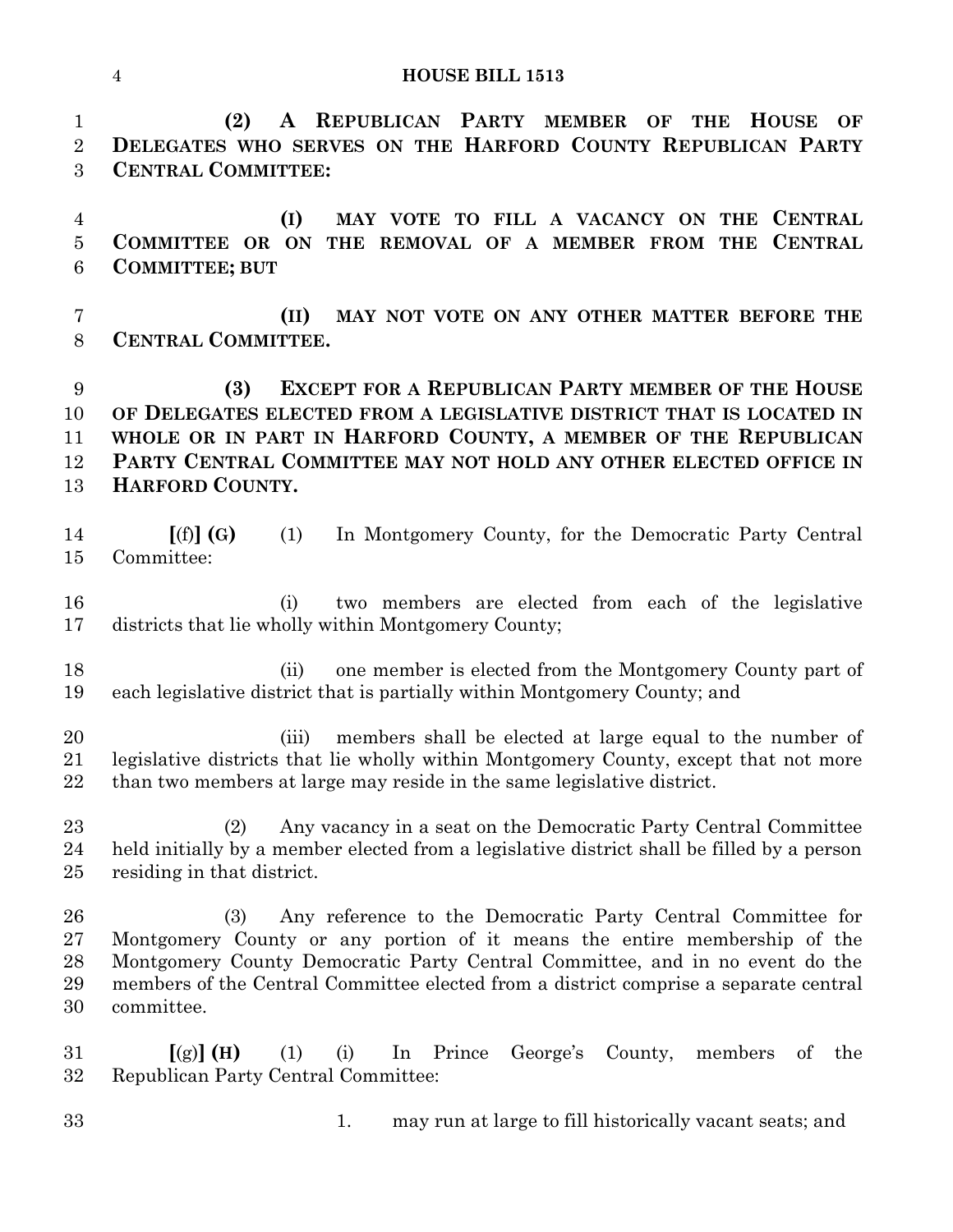#### **HOUSE BILL 1513** 5

 2. unless a member runs at large under item 1 of this subparagraph, shall be elected from within legislative districts of Prince George's County or within that portion of any legislative district lying within Prince George's County. (ii) The number of members of the Republican Party Central Committee shall, to the extent practicable, consist of two members from each of the eight legislative districts lying within Prince George's County. (2) (i) In Prince George's County, the Democratic Party Central Committee consists of 24 members. 10 (ii) 1. Two members shall reside in and be elected by the eligible voters of each of the eight legislative districts lying within Prince George's County. 2. At least one member shall reside in each single–member or two–member delegate district of any district in which there are such districts. (iii) In addition to the members of the committee elected from legislative districts, eight members of the committee shall be elected by all the eligible voters in the county, and at the time of election, each member shall reside in a different one of the eight legislative districts within Prince George's County. (iv) A candidate for election to the Democratic Party Central Committee shall declare at the time of filing for candidacy which seat on the Central Committee the candidate is seeking. (v) If a member who was elected from a specific legislative district ceases to reside in that district, the member may not continue to serve on the Central Committee. **[**(h)**] (I)** (1) In Worcester County, the Democratic Party Central Committee consists of 11 members as follows: (i) seven members who shall reside in and be elected, respectively, by the eligible voters of each of the seven county commissioner districts; and (ii) four members who shall reside in Worcester County, be elected at large by the eligible voters of the entire county, and receive the highest number of votes cast for candidates in the at large election. (2) (i) A candidate for election to the Democratic Party Central Committee shall declare at the time of filing a certificate of candidacy which seat the candidate is seeking.